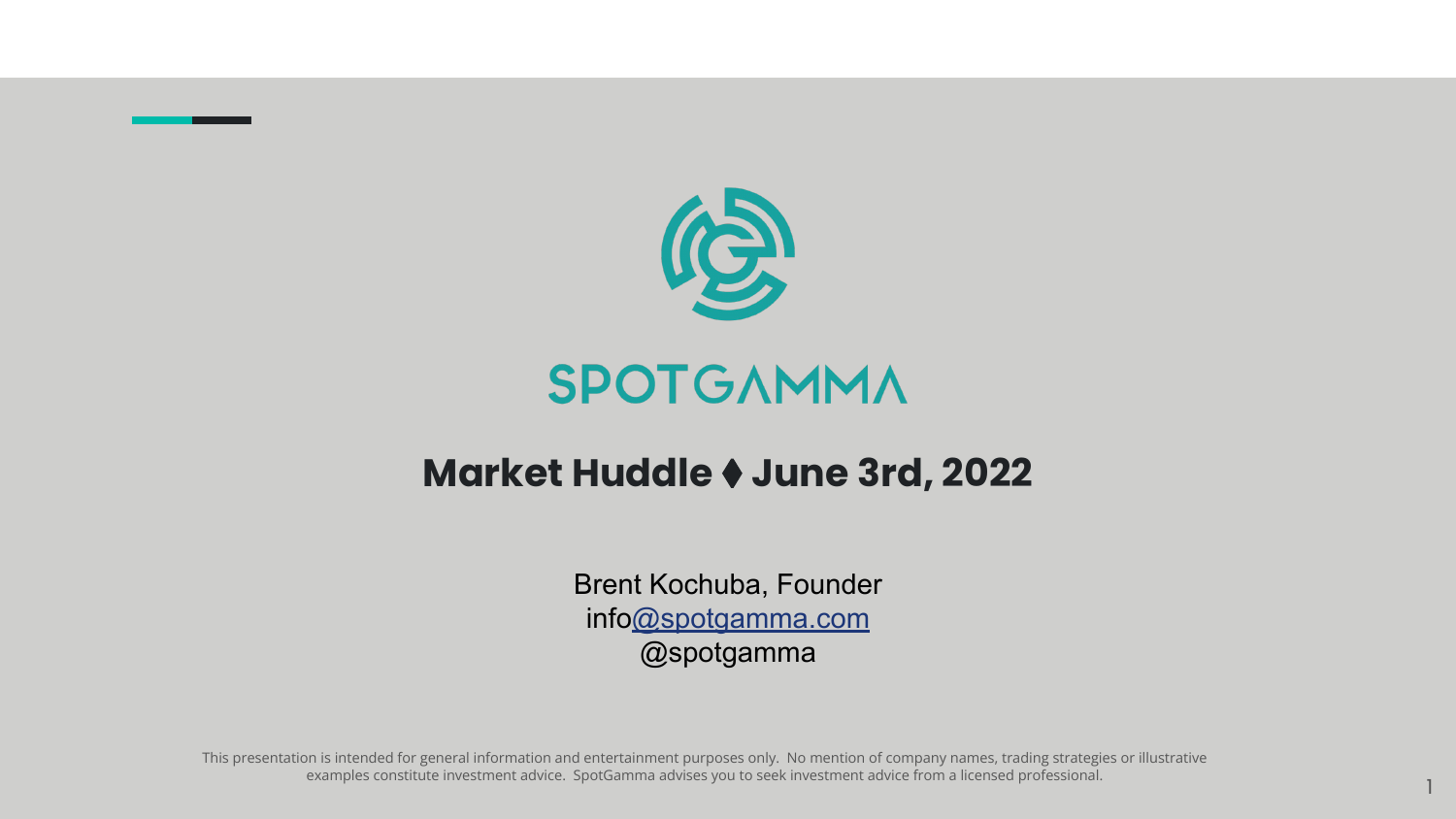## **The Week of June 13th is One to Watch!**

- $\bullet$  6/15/22 AM = VIX Expiration
- $\bullet$  6/15/22 PM = FOMC
- 6/17/22 = Equities Expiration (OPEX)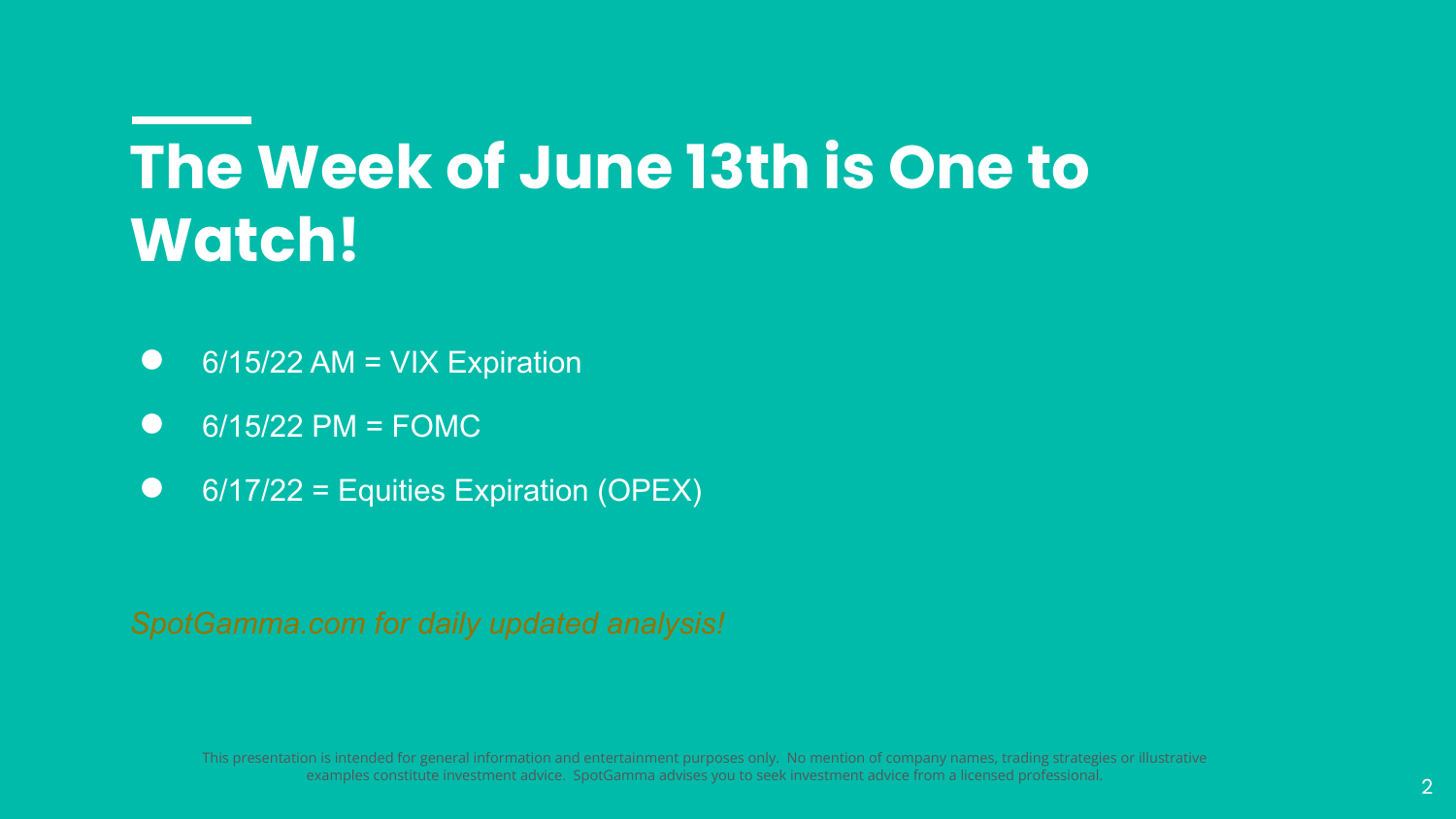

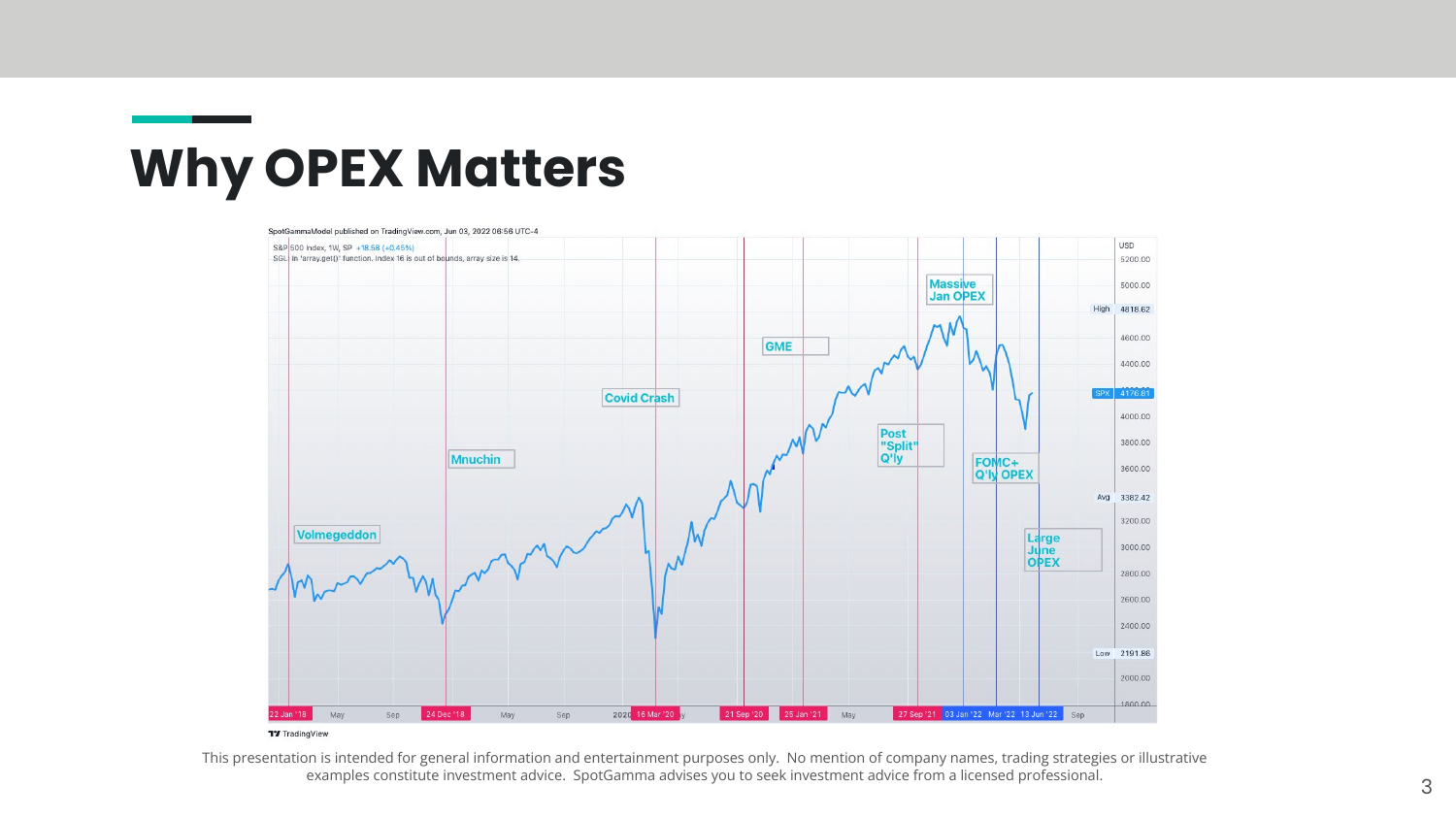### **SPX Call vs Put Delta: Still "Max Puts"**



SPX Delta Tilt

**Trade Date**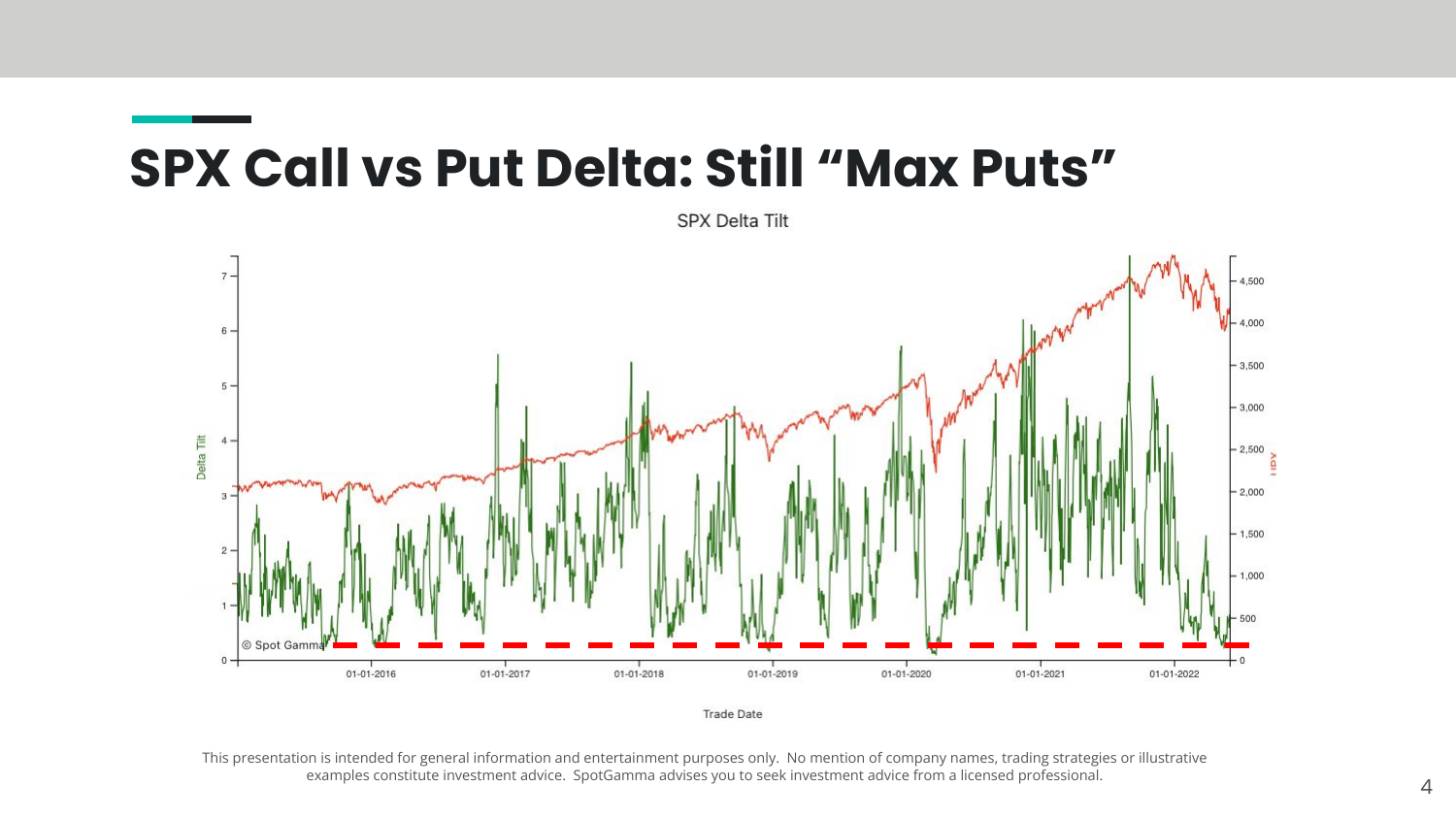### **Large VIX Call Positions**

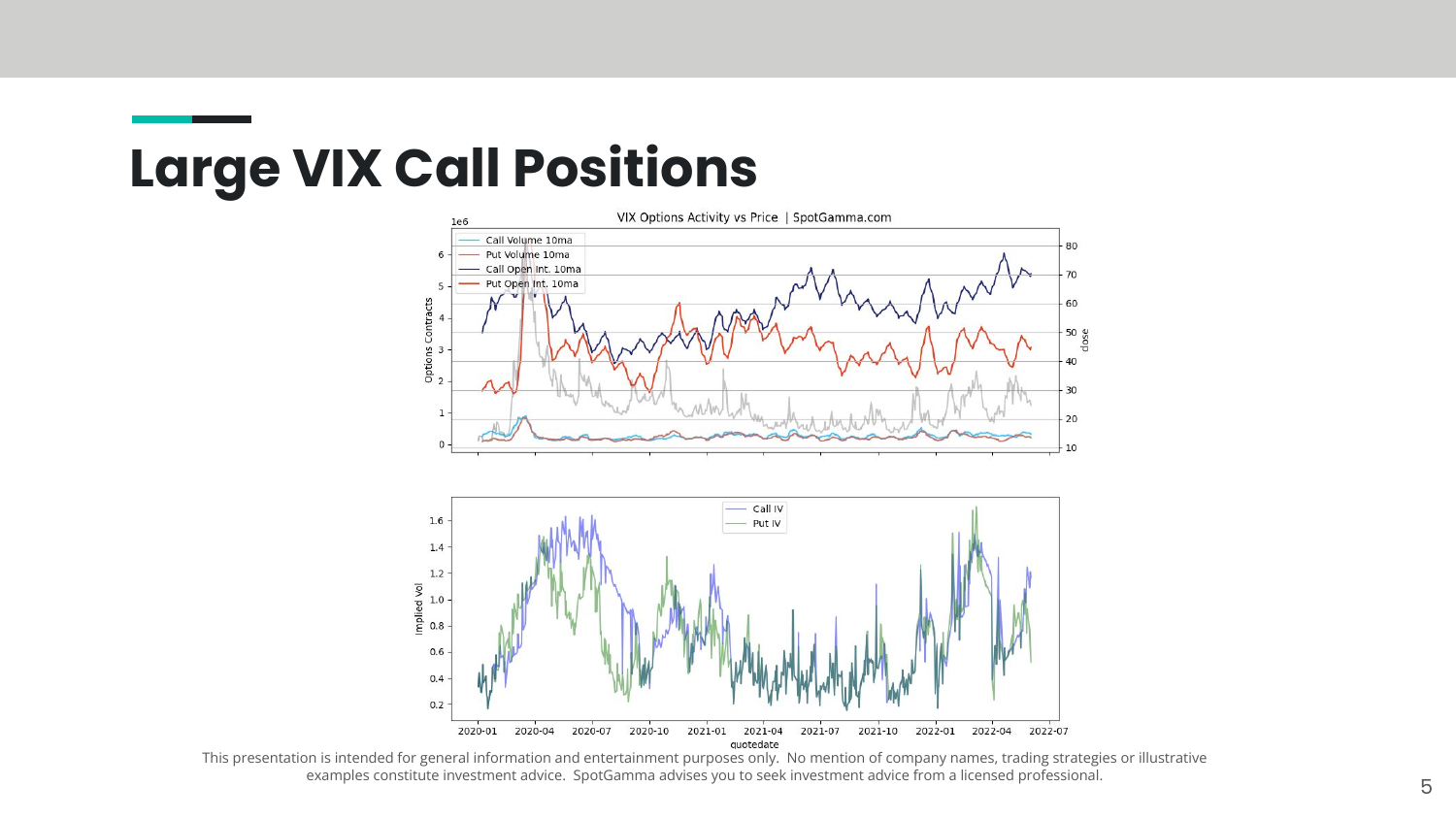## **Options Fatigue Ahead of FOMC**

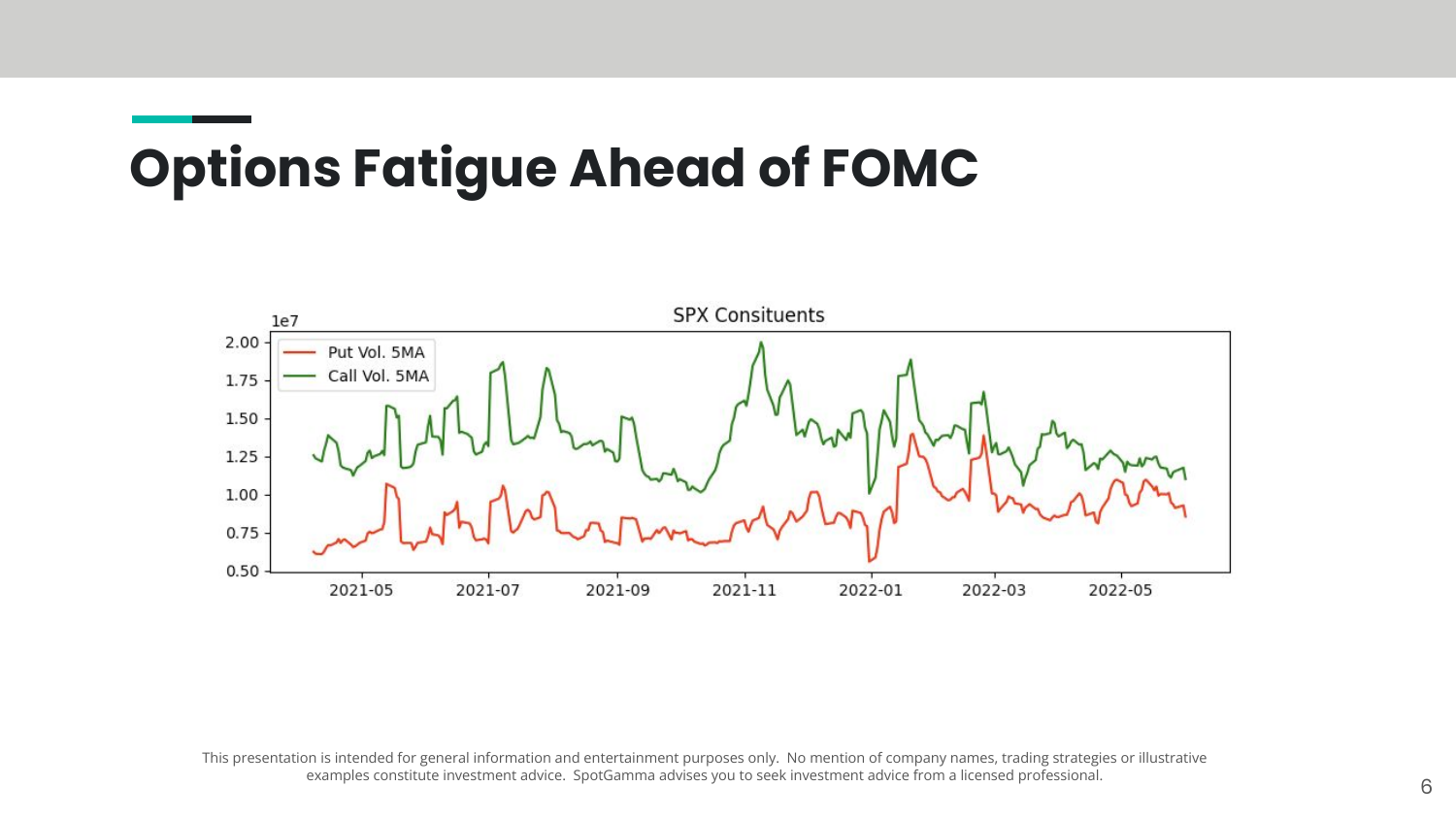### **VVIX Implosion**

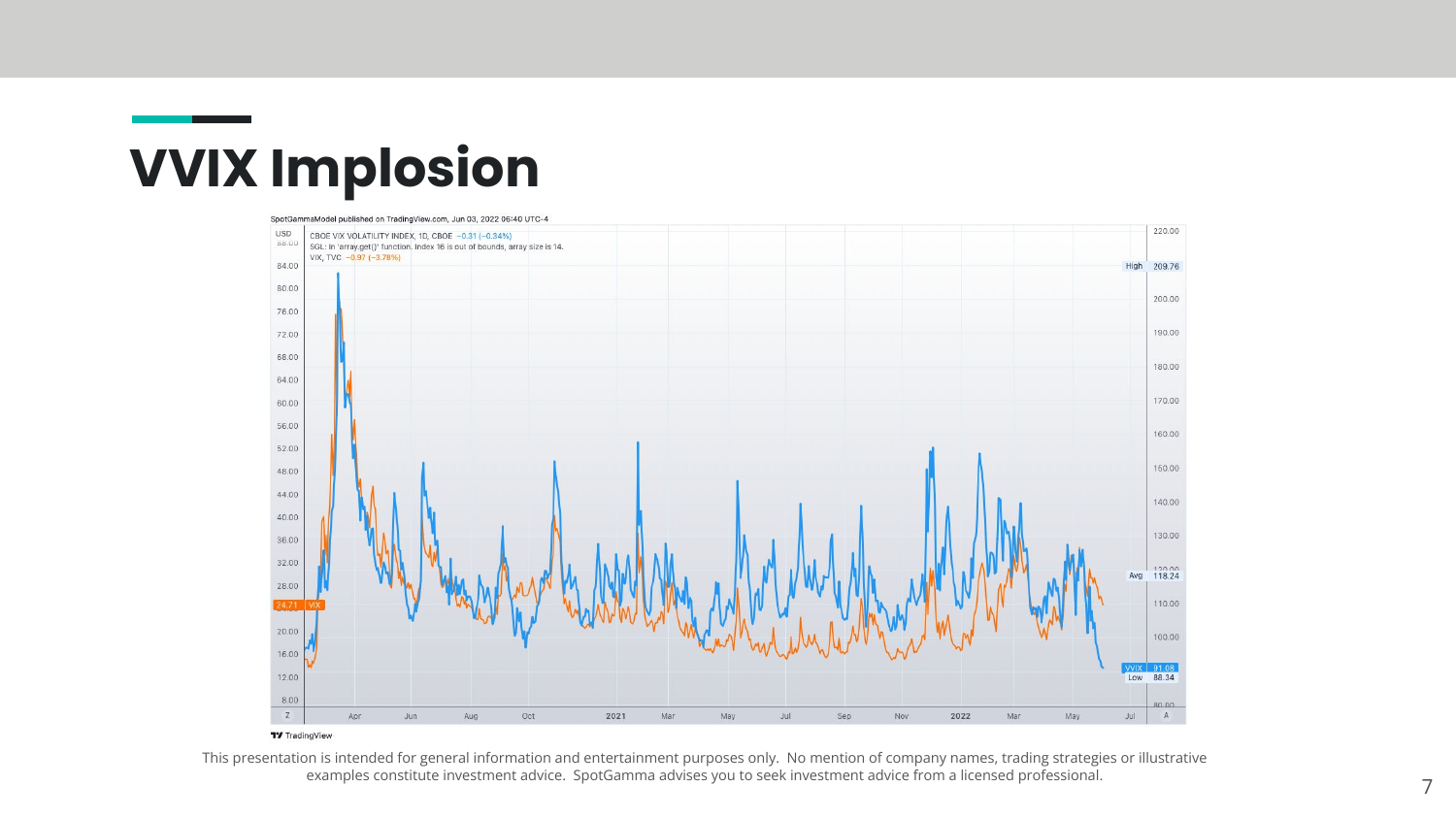### **VIX Exp Clearing**

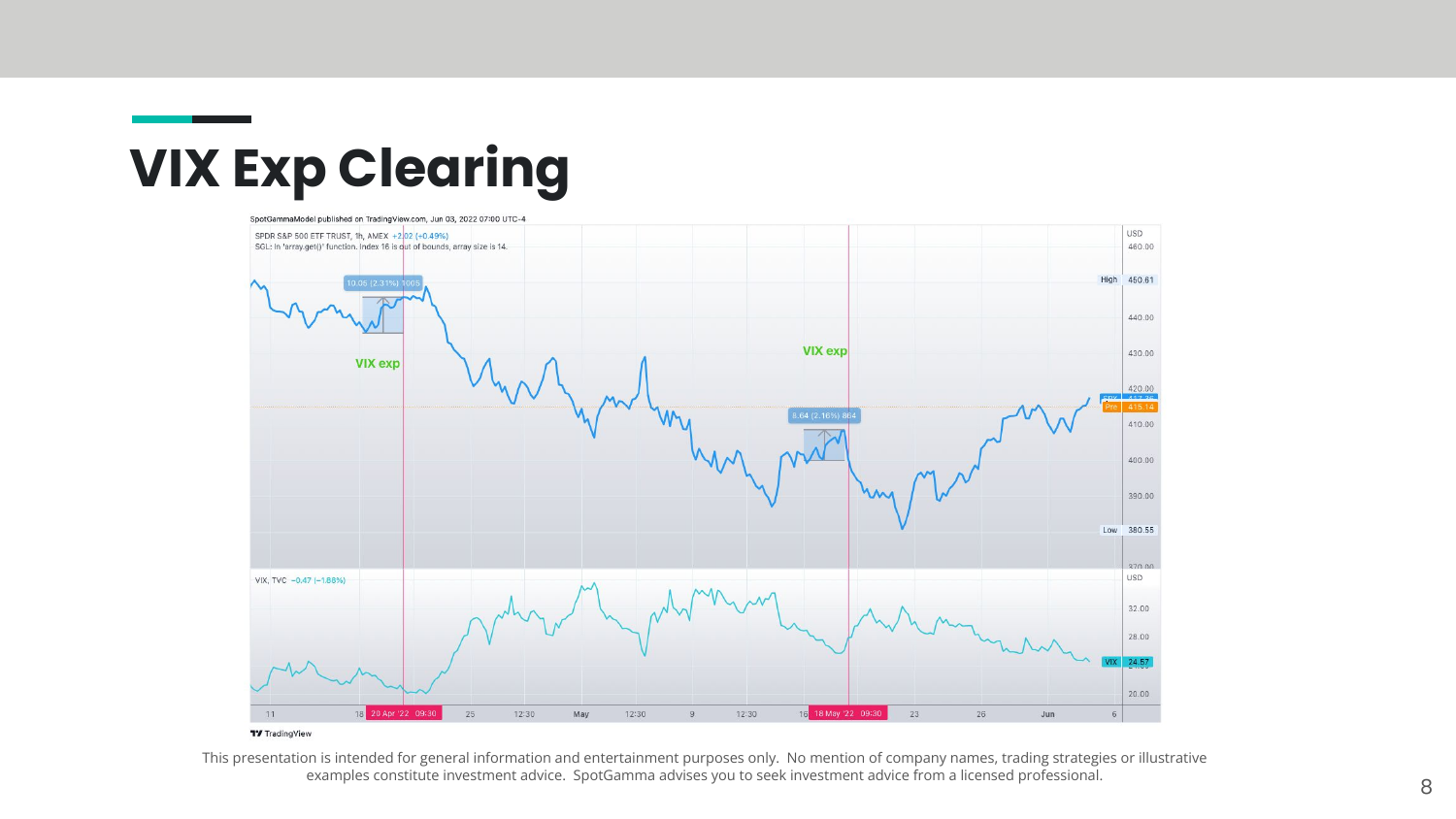## **VIX Exp 6/15/22: Huge Positions Roll Off**